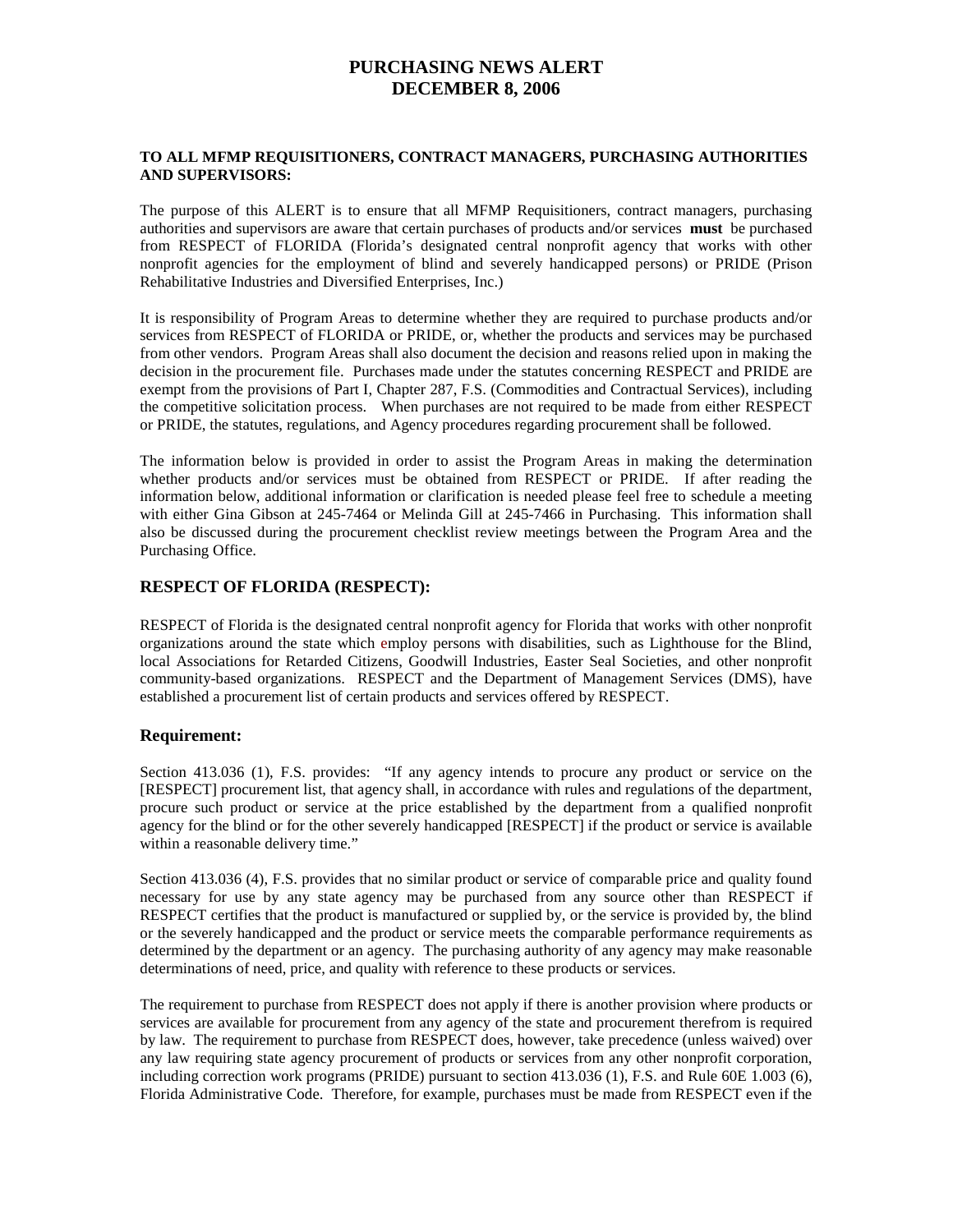same products or services are available from PRIDE. **Please note**, section 413.031 (5), F.S. provides that any purchasing officer who violates these requirements shall be guilty of a criminal infraction (misdemeanor in the second degree).

# **Process for RESPECT:**

The following steps have been developed in order to assist purchasing authorities in determining whether a purchase must be made from RESPECT:

### **Step One:**

Determine whether the Agency is required by law to make the purchase from another state agency.

- If there is a legal requirement to make the purchase from another state agency, the purchase must be made in accordance with that legal requirement rather than from RESPECT.
- If there is no legal requirement to make the purchase from another state agency, proceed to Step Two.

#### **Step Two:**

Consult the RESPECT Products and Services Catalogue to determine whether the products and/or services to be procured are contained in the catalogue. This catalogue may be accessed through the following website: http://secure.imarcsgroup.com/respect/Default.asp

- If the products and services are not on the RESPECT procurement list, consult the PRIDE list and follow the steps listed below under the "Process for PRIDE."
- If the products and/or services are on the RESPECT list, proceed to Step Three.

#### **Step Three:**

Determine whether RESPECT has certified that the product is manufactured or supplied by, or the service is provided by, the blind or the severely handicapped.

- If RESEPCT has not certified the products and/or services, the purchase does not have to be made from RESPECT and PRIDE must be considered by following the "Process for PRIDE."
- If RESPECT has certified the products and/or services, proceed to Step Four.

#### **Step Four:**

Determine whether the products and/or services offered by RESPECT are of comparable price and quality and whether delivery time is reasonable.

- If the price or quality is not comparable, or if delivery is unreasonable, consider purchasing from PRIDE by following the "Process for PRIDE."
	- If after following the steps under the Process for PRIDE the purchase from PRIDE is determined to be required, the purchase must be made from PRIDE.
	- If after following the steps under the Process for PRIDE, the purchase is not required from PRIDE, the purchase may be made from other vendors following the provisions of Chapter 287, F.S., procurement regulations and Agency procurement procedures.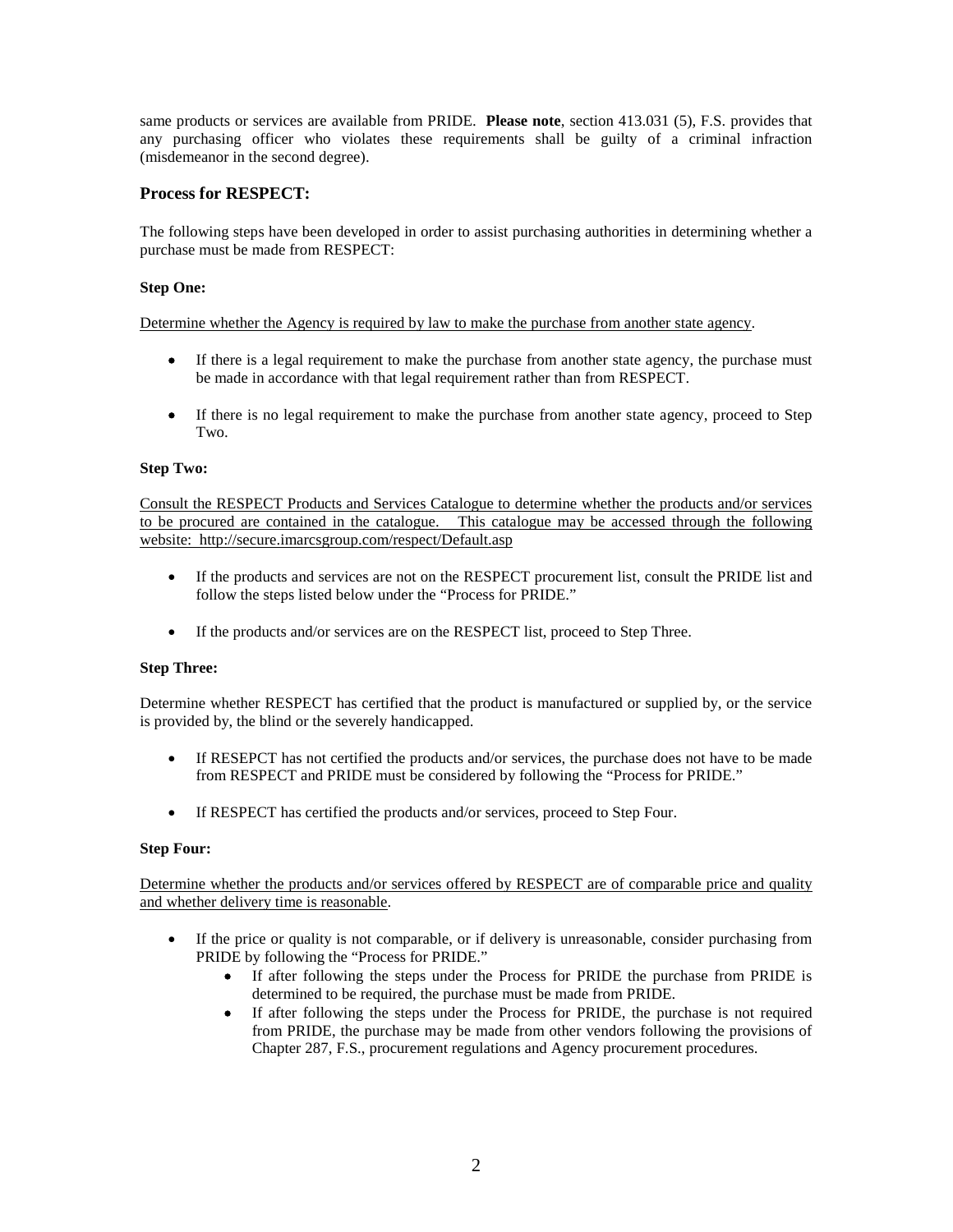• If price and quality are comparable and delivery is reasonable, the purchase must be made from RESPECT. Purchases from RESPECT are exempt from Part I, Chapter 287, F.S., including competitive solicitation.

#### **Step Five:**

Document the procurement file with the analysis of Steps One – Four and the reasons relied upon for the conclusions made.

#### **RESPECT Contact Information:**

RESPECT's web page is at: [https://secure.imarcsgroup.com/respect/Default.asp.](https://secure.imarcsgroup.com/respect/Default.asp)

To obtain quotes and place orders, mail or FAX requests to:

RESPECT of Florida 2475 Apalachee Parkway, Suite 205 Tallahassee, Florida 32301-4946 Phone: (850) 487-1471; SUNCOM: 277-1471 Fax No. (850) 942-7832 e-mail: respect@mail.state.fl.us.

#### **RESPECT Products and Services Overview:**

The following is an overview of products and services offered by RESPECT:

- Cleaning supplies (e.g., mops, sponges, soap and soap dispensers)
- First aid and safety products (e.g., wheelchairs, ear plugs, bandages)
- Food products (e.g., soup, coffee and tea, spices, pudding)
- Computers
- Office products (e.g., binders, correction fluid, wall clocks, desk calendars)
- Microfilming
- Promotional (logo) silk screening and printing
- Janitorial services

#### **PRIDE:**

Purchases from PRIDE are similar to purchases made from RESPECT.

#### **Requirement:**

Section 946.515 (2), F.S. provides: "No similar product or service of comparable price and quality found necessary for use by any state agency may be purchased from any source other than the corporation [PRIDE] if the corporation certifies that the product is manufactured by, or the service is provided by, inmates and the product or service meets the comparable performance specifications and comparable price and quality requirements as specified under s. 287.042(1)(f), F.S. or as determined by an individual agency as provided in this section." Purchases involving printing however are not included in this requirement. See section 283.33 (4), F.S.

#### **Process for PRIDE:**

The following steps have been developed in order to assist purchasing authorities in determining whether purchases are required to be made from PRIDE: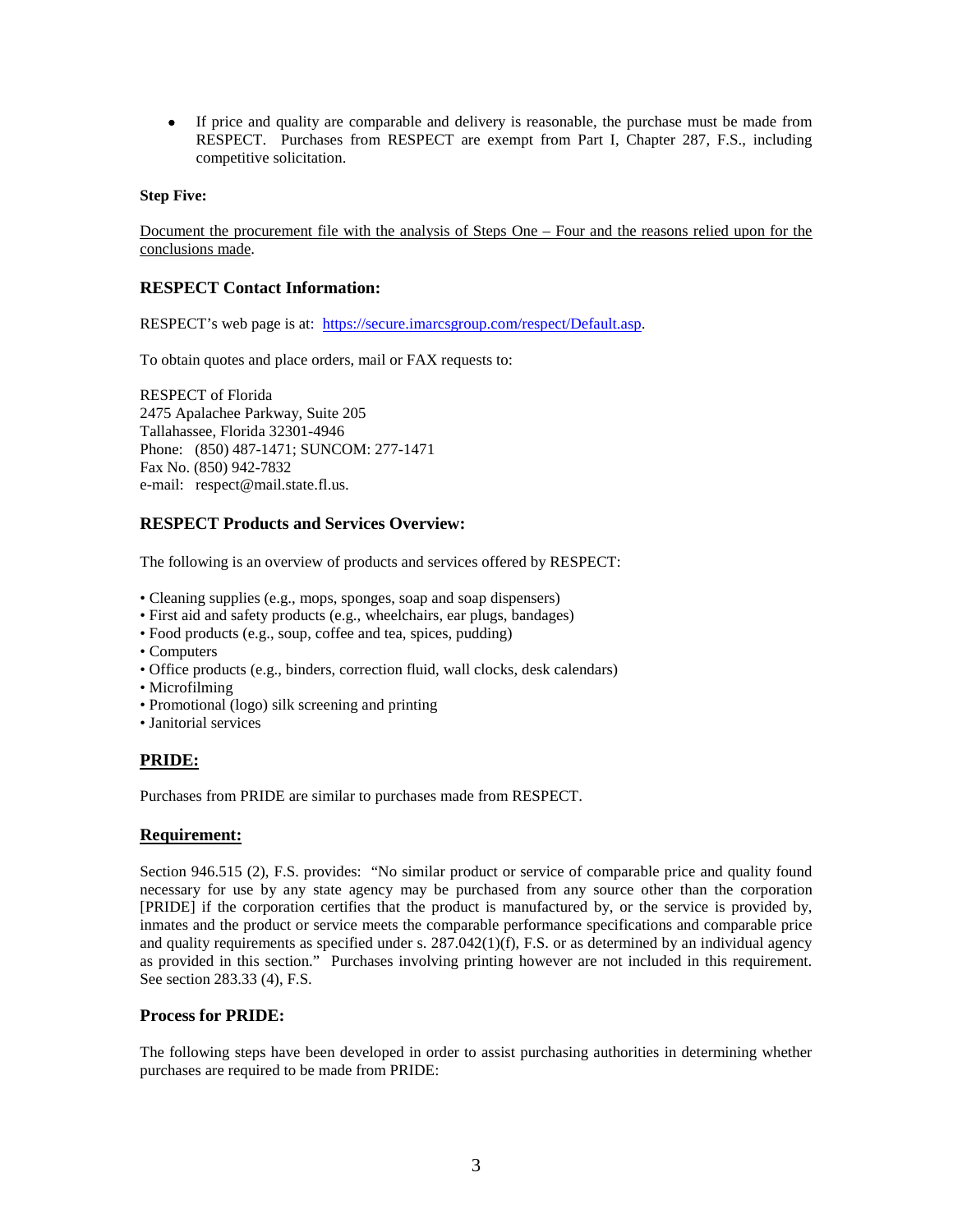#### **Step One:**

Follow the steps under "Process for RESPECT."

• If the purchase is not required to be made from RESPECT, proceed to Step Two.

#### **Step Two:**

Determine if the purchase is for printing.

- If the purchase involves printing, the requirement to purchase from PRIDE does not apply. PRIDE may compete however, in the solicitation process. Printing purchases shall be accomplished in accordance with the procurement procedures set forth in Chapter 287, F.S., regulations and Agency procedures**.**
- If the purchase does not involve printing, proceed to Step Three.

#### **Step Three:**

Determine if the Agency is required by law to make the purchase from another state agency.

- If there is a legal requirement to make the purchase from another state agency, the purchase must be made in accordance with that legal requirement.
- If there is no legal requirement to make the purchase form another state agency, proceed to Step Four.

# **Step Four:**

Consult the PRIDE procurement list to determine whether the products and/or services to be procured are listed.

- o If the products and services are not on the PRIDE procurement list, the purchase may be made from other vendors following the provisions of Chapter 287, F.S., procurement regulations and Agency procurement procedures. (PRIDE may however participate in this process on the same level as other vendors).
- o If the products and/or services are on the PRIDE list, proceed to Step Five.

#### **Step Five:**

Determine whether PRIDE has certified that the product is manufactured by, or the service is provided by, inmates.

- If PRIDE has not certified the products and/or services, the purchase does not have to be made from PRIDE. The purchase may be made from other vendors following the provisions of Chapter 287, F.S., procurement regulations and Agency procurement procedures. (PRIDE may participate in this process on the same level as other vendors).
- If PRIDE has certified the products and/or services, proceed to Step Six.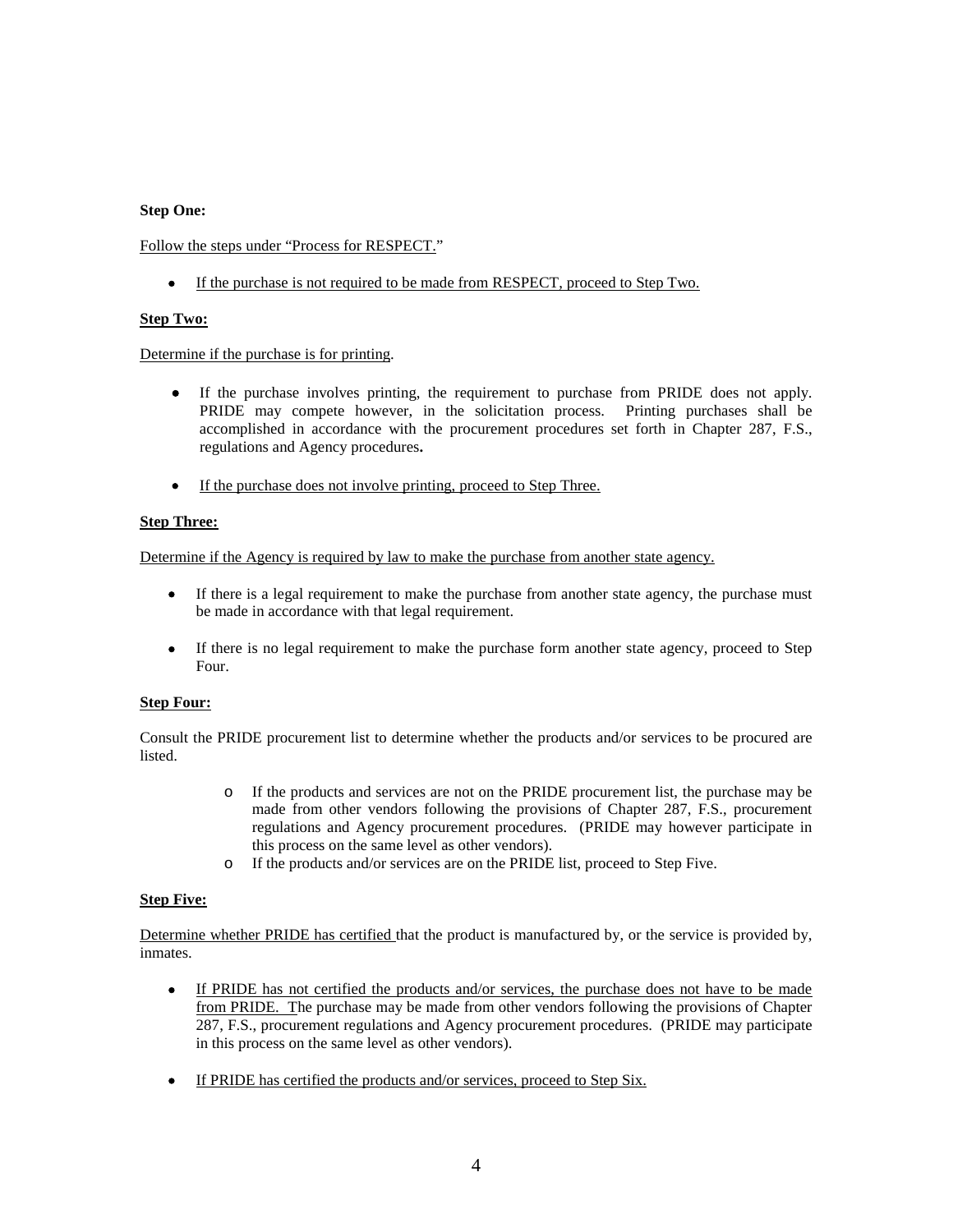#### **Step Six**

Determine whether the products and/or services offered by PRIDE are of comparable price, quality, and performance specifications as needed.

- If the price, quality, or performance specifications are not comparable, the purchase does not have to be made from PRIDE. The purchase may be made from other vendors following the provisions of Chapter 287, F.S., procurement regulations and Agency procurement procedures.
- If price, quality, and performance specifications are comparable, the purchase must be made from PRIDE. Purchases from PRIDE are exempt from Part I, Chapter 287, F.S., including competitive solicitation.

#### **Step Seven:**

Document the procurement file with the analysis of Steps One – Five and the reasons relied upon for the conclusions made.

Notwithstanding the above, agencies may award a contract to PRIDE for products and/or services after joint development of requirements and specifications, and negotiation of price. **Such contracts may be awarded without competitive procurement or in conjunction with any established procurement method. This will be explained in more detail in the procurement checklist meeting between the Program Area and the Purchasing Office.**

#### **PRIDE Contact Information**:

PRIDE'S Bid Department can be contacted directly via e-mail at: [bids@pride-enterprises.org](mailto:bids@pride-enterprises.org) or *via* telephone at (727) 572-1987. PRIDE'S Fax Number is (727) 570-3449.

#### **Pride Products and Services Overview:**

The following is an overview of products and services offered by PRIDE:

| Die-Cut Tuck Folders                  |
|---------------------------------------|
| <b>File Storage/Transfer Products</b> |
| <b>Slotted Cartons</b>                |
| <b>Specialty Items</b>                |

**Dentures Orthodontics Restorations** Veneers

Conversion Image Retrieval System Intergration Project Management

Belts **Blankets Boots** Dresses **Jackets** Laundry Bags **Mattresses** Medical Scrubs Pants **Sheets Socks Sweatshirts** Thermals T-Shirts Uniform Shirts Various Sewn Products

## Optical

**Bifocals** Single Vision Transition Lenses Safety Wear

#### Print & Graphics

Business Cards Decals Digital Copying Education Products Forms Index Tabs Other Printed Products **Plaques** Printed Documents Ring Binders